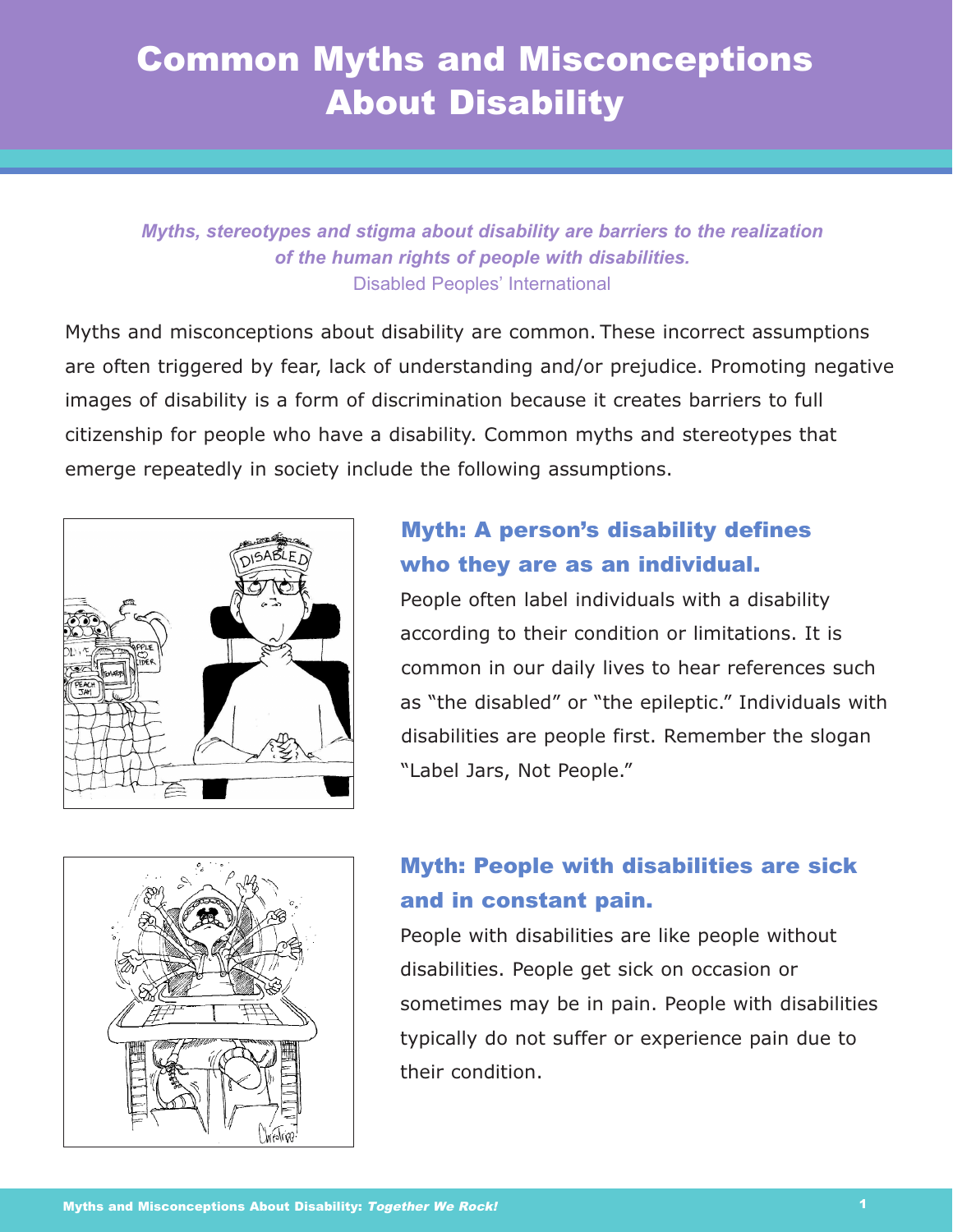

# Myth: People with disabilities are brave, courageous and inspirational for living with their disability.

People with disabilities are often portrayed as superhuman or courageous as they triumph over adversity. George Covington, a writer who is blind, has said, "We're seen as inspirational, and inspiration sells like hotcakes. My disability isn't a burden: having to be so damned inspirational is."

# SPECIAL

# Myth: People with disabilities are special and should be treated differently.

The label of "special" in reference to a person with a disability does not convey equality. Expectations for success should not be underestimated to accommodate the "special" label that is associated with people with disabilities.



**CONTRACTOR** 

# Myth: Disability is a personal tragedy and deserves our pity.

Disability is often viewed as an unending burden. People with disabilities are often viewed as tragic figures whom society should pity. Disability does not mean a poor quality of life. It is often the negative attitudes of society and the lack of accessibility within the community that are the real tragedy.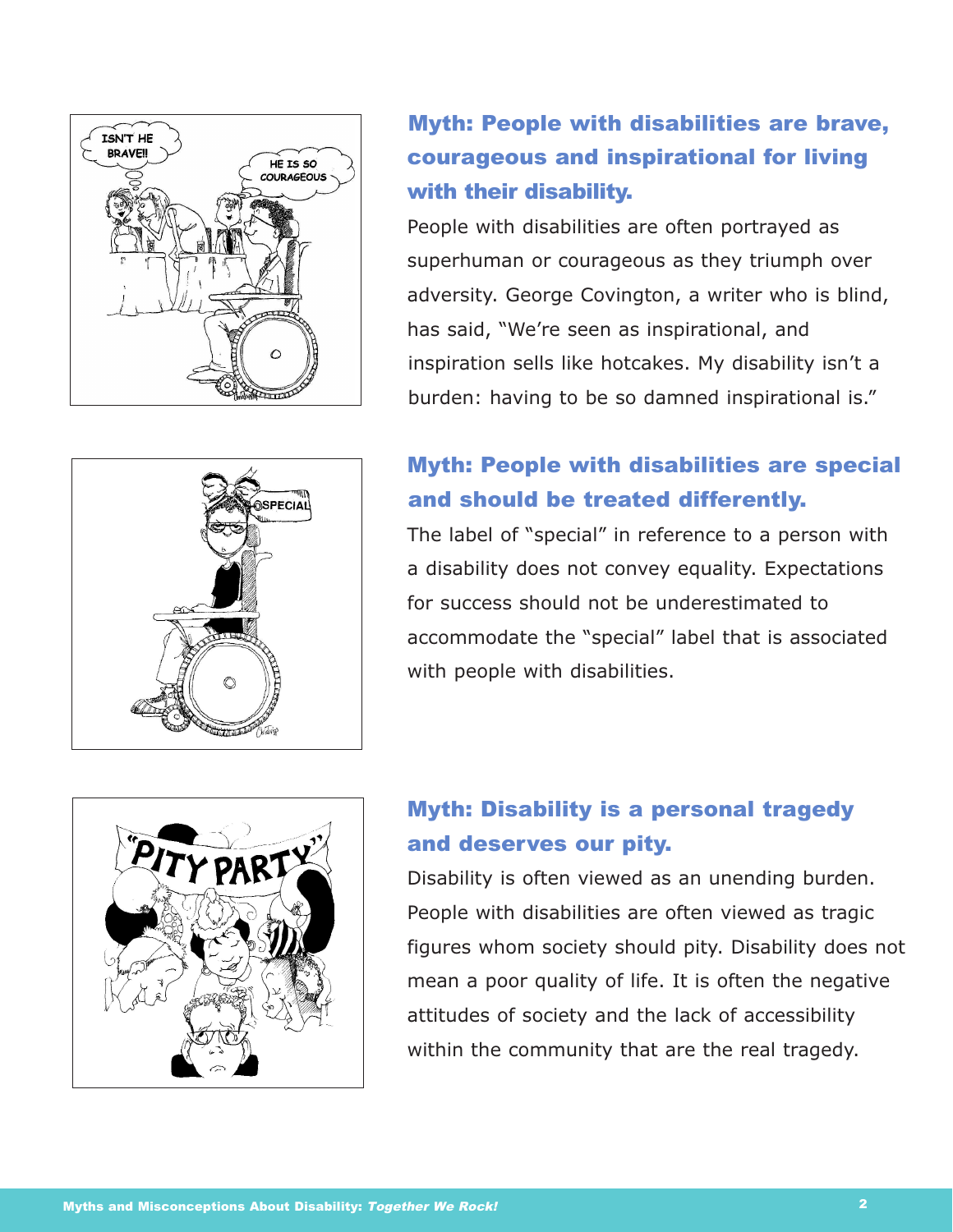

#### Myth: People with disabilities are dependent and always need help.

All of us may have difficulty doing some things and may require assistance. People with disabilities may require help on occasion; however, disability does not mean dependency. It is always a good strategy not to assume a person with a disability needs assistance. Just ask!



#### Myth: People with disabilities want to associate with each other.

Relationships and friendships are a matter of personal choice. People with disabilities may share similar characteristics; however, it should not be assumed that everyone wants to associate or develop friendships with each other.



# Myth: People are confined to their wheelchair.

People with disabilities typically do not view themselves as "confined" to their wheelchair. In the same way, a person without a disability is not described as confined to their car. A wheelchair, like an automobile, is a form of mobility that contributes to a person's independence.